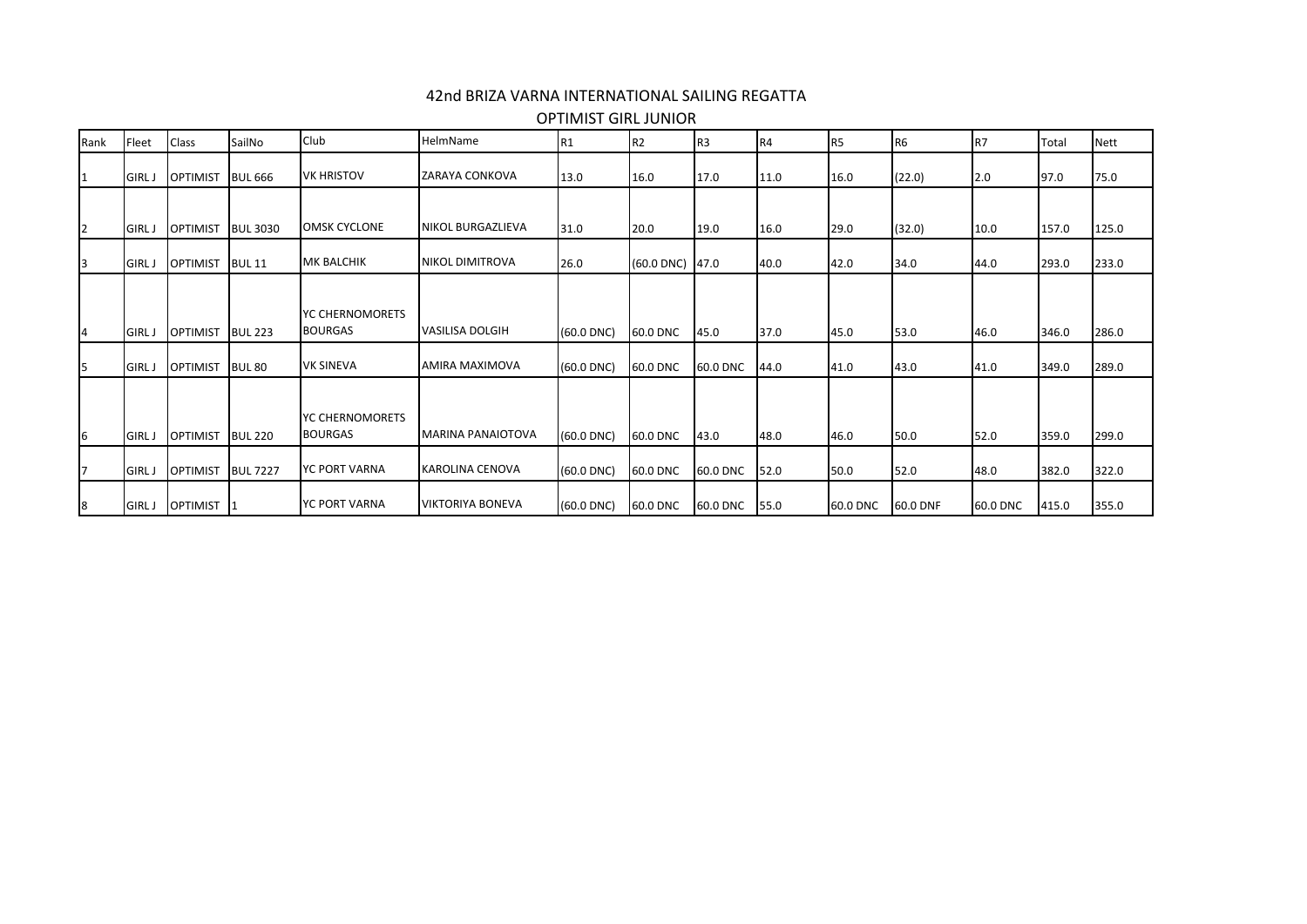## 42nd BRIZA VARNA INTERNATIONAL SAILING REGATTA

OPTIMIST GIRL SENIOR

| Rank | Fleet         | Class           | SailNo          | Club                                                    | HelmName                  | R <sub>1</sub>  | R <sub>2</sub> | R <sub>3</sub> | R <sub>4</sub> | R <sub>5</sub> | R <sub>6</sub> | R7   | Total | <b>Nett</b> |
|------|---------------|-----------------|-----------------|---------------------------------------------------------|---------------------------|-----------------|----------------|----------------|----------------|----------------|----------------|------|-------|-------------|
| 1    | <b>GIRL S</b> | <b>OPTIMIST</b> | <b>BUL 377</b>  | <b>VK HRISTOV</b>                                       | <b>DANIELA GOCHEVA</b>    | 2.0             | 2.0            | 2.0            | 1.0            | (6.0)          | 3.0            | 4.0  | 20.0  | 14.0        |
| 2    | GIRL S        | OPTIMIST        | <b>BUL 74</b>   | YC PORT VARNA                                           | <b>CVETA KIRCHEVA</b>     | (16.0)          | 10.0           | 4.0            | 4.0            | 10.0           | 4.0            | 16.0 | 64.0  | 48.0        |
| 13   | <b>GIRL S</b> | <b>OPTIMIST</b> | <b>BUL 3131</b> | <b>OMSK CYCLONE</b>                                     | ALEXANDRA GEORGIEVA       | 5.0             | 14.0           | (25.0)         | 23.0           | 18.0           | 16.0           | 6.0  | 107.0 | 82.0        |
|      |               | <b>OPTIMIST</b> | <b>BUL 7333</b> | <b>YC PORT VARNA</b>                                    | <b>BOYANA KOSTURKOVA</b>  | 28.0            | 27.0           | (38.0)         | 7.0            | 11.0           | 17.0           | 17.0 | 145.0 | 107.0       |
| 4    | <b>GIRL S</b> |                 |                 | <b>ROMANIAN</b><br>YACHTING                             |                           |                 |                |                |                |                |                |      |       |             |
| 15   | <b>GIRL S</b> | <b>OPTIMIST</b> | <b>ROU 2008</b> | <b>FEDERATION</b>                                       | <b>CRISTINA PATACHE</b>   | 12.0            | 26.0           | 12.0           | 17.0           | 24.0           | (28.0)         | 19.0 | 138.0 | 110.0       |
| 6    | <b>GIRL S</b> | OPTIMIST        | <b>BUL 4343</b> | <b>SC CHERNO MORE</b><br><b>BRIZ</b>                    | <b>ADRIANA PETKOVA</b>    | 18.0            | 11.0           | 15.0           | (41.0)         | 27.0           | 19.0           | 33.0 | 164.0 | 123.0       |
| 17   | <b>GIRL S</b> | <b>OPTIMIST</b> | <b>BUL 22</b>   | YC CHERNOMORETS<br><b>BOURGAS</b>                       | <b>ANI GANEVA</b>         | 21.0            | 21.0           | 44.0           | 42.0           | (49.0)         | 42.0           | 29.0 | 248.0 | 199.0       |
| 8    | <b>GIRL S</b> | <b>OPTIMIST</b> | <b>ROU 219</b>  | <b>ROMANIAN</b><br>YACHTING<br><b>FEDERATION</b>        | NICOLLE ADAM              | 40.0            | 34.0           | 37.0           | 46.0           | (48.0)         | 48.0           | 47.0 | 300.0 | 252.0       |
| 19   | <b>GIRL S</b> | <b>OPTIMIST</b> | <b>ROU 811</b>  | <b>ROMANIAN</b><br>YACHTING<br><b>FEDERATION</b>        | <b>MARIA HURMUZACHE</b>   | 39.0            | 42.0           | 42.0           | 32.0           | 47.0           | (54.0)         | 51.0 | 307.0 | 253.0       |
| 10   | GIRL S        | <b>OPTIMIST</b> | <b>ROU 107</b>  | <b>ROMANIAN</b><br><b>YACHTING</b><br><b>FEDERATION</b> | LUMINIJA TOMESCU          | $(60.0$ DNF)    | 60.0 DNF       | 35.0           | 21.0           | 40.0           | 49.0           | 50.0 | 315.0 | 255.0       |
| 11   | <b>GIRL S</b> | OPTIMIST        | <b>BUL 303</b>  | <b>OMSK CYCLONE</b>                                     | PRESIYANA DUREVA          | $(60.0$ DNC)    | 60.0 DNC       | 60.0 DNC       | 43.0           | 56.0           | 44.0           | 34.0 | 357.0 | 297.0       |
| 12   |               | GIRLS OPTIMIST  | <b>BUL 442</b>  | <b>SC CHERNO MORE</b><br><b>BRIZ</b>                    | VLADISLAVA<br>KONDRASHOVA | $(60.0$ DNC)    | 60.0 DNC       | 60.0 DNC       | 45.0           | 55.0           | 36.0           | 42.0 | 358.0 | 298.0       |
| 13   |               | GIRLS OPTIMIST  | <b>BUL 82</b>   | <b>VK SINEVA</b>                                        | LUCHIA IVANOVA            | $(60.0$ DNC $)$ | 60.0 DNC       | 60.0 DNC       | 49.0           | 52.0           | 51.0           | 54.0 | 386.0 | 326.0       |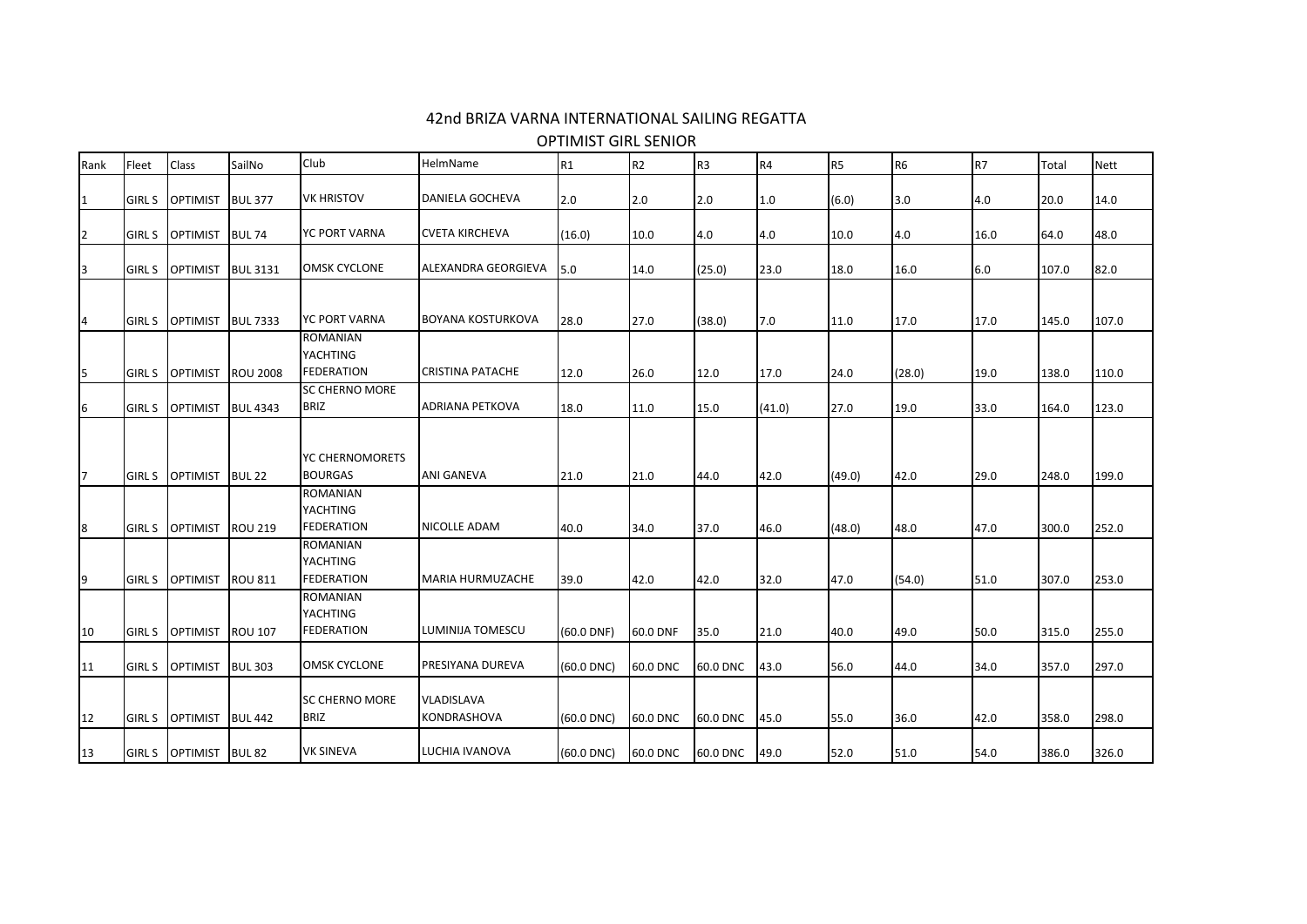| Rank           | Fleet        | <b>Class</b>    | SailNo          | Club                                 | HelmName                  | R <sub>1</sub>  | R2         | R <sub>3</sub> | R4         | R <sub>5</sub> | R <sub>6</sub> | <b>R7</b> | Total | <b>Nett</b> |
|----------------|--------------|-----------------|-----------------|--------------------------------------|---------------------------|-----------------|------------|----------------|------------|----------------|----------------|-----------|-------|-------------|
| 1              | BOY J        | <b>OPTIMIST</b> | <b>BUL 6776</b> | <b>VK HRISTOV</b>                    | <b>ATANAS ZLATEV</b>      | 3.0             | 4.0        | 6.0            | (8.0)      | 7.0            | 7.0            | 1.0       | 36.0  | 28.0        |
| $\overline{2}$ | BOY J        | <b>OPTIMIST</b> | <b>BUL 7477</b> | YC ST NIKOLAY                        | <b>FILIP STANOEV</b>      | 7.0             | 6.0        | 8.0            | 33.0       | 31.0           | 15.0           | (39.0)    | 139.0 | 100.0       |
| 3              | BOY J        | <b>OPTIMIST</b> | <b>BUL 2418</b> | OVK NESEBAR 2000                     | <b>DIMITAR BOZOVAISKI</b> | 24.0            | 25.0       | 16.0           | 24.0       | 14.0           | 13.0           | (31.0)    | 147.0 | 116.0       |
| 4              | <b>BOY J</b> | <b>OPTIMIST</b> | <b>BUL 3838</b> | <b>OMSK CYCLONE</b>                  | SHTERION DAILOV           | (32.0)          | 15.0       | 18.0           | 13.0       | 19.0           | 29.0           | 22.0      | 148.0 | 116.0       |
| 5              | <b>BOY J</b> | <b>OPTIMIST</b> | <b>BUL 707</b>  | YC PORT VARNA                        | <b>GEORGI KARAGIOZOV</b>  | 25.0            | 31.0       | (32.0)         | 6.0        | 22.0           | 10.0           | 25.0      | 151.0 | 119.0       |
| 6              | <b>BOY J</b> | <b>OPTIMIST</b> | <b>ROU 151</b>  | <b>ROMANIAN</b><br>YACHTING          | VICTOR CHIJORAM           | 34.0            | (37.0)     | 22.0           | 22.0       | 4.0            | 20.0           | 18.0      | 157.0 | 120.0       |
| 7              | BOY J        | <b>OPTIMIST</b> | <b>BUL 911</b>  | YC PORT BOUGAS                       | <b>IVAN KIRCHEV</b>       | $(60.0$ DNC $)$ | 35.0       | 34.0           | 18.0       | 15.0           | 27.0           | 13.0      | 202.0 | 142.0       |
| 8              | <b>BOY J</b> | <b>OPTIMIST</b> | <b>BUL 747</b>  | <b>YC PORT VARNA</b>                 | <b>DAVID MITEV</b>        | (36.0)          | 23.0       | 30.0           | 20.0       | 32.0           | 18.0           | 24.0      | 183.0 | 147.0       |
| 9              | BOY J        | <b>OPTIMIST</b> | <b>BUL 961</b>  | YC PORT BOUGAS                       | <b>ANDREY GAROV</b>       | 38.0            | (60.0 DNC) | 46.0           | 30.0       | 12.0           | 30.0           | 14.0      | 230.0 | 170.0       |
| 10             | BOY J        | <b>OPTIMIST</b> | <b>BUL 4444</b> | <b>SC CHERNO MORE</b><br><b>BRIZ</b> | NIKOLA ATANASOV           | $(60.0$ DNC)    | 12.0       | 21.0           | 60.0 BFD   | 35.0           | 24.0           | 26.0      | 238.0 | 178.0       |
| 11             | BOY J        | <b>OPTIMIST</b> | <b>BUL 1111</b> | CSYC AKADEMIC                        | <b>FILIP JELEV</b>        | 41.0            | 28.0       | 28.0           | (60.0 DNC) | 23.0           | 26.0           | 32.0      | 238.0 | 178.0       |
| 12             | <b>BOY J</b> | <b>OPTIMIST</b> | <b>BUL 93</b>   | YC PORT BOUGAS                       | <b>MARTIN NOVAKOV</b>     | 20.0            | 33.0       | 29.0           | (60.0 BFD) | 38.0           | 33.0           | 38.0      | 251.0 | 191.0       |
| 13             | <b>BOY J</b> | <b>OPTIMIST</b> | <b>BUL37</b>    | <b>VK HRISTOV</b>                    | TODOR GOCHEV              | 35.0            | 39.0       | 40.0           | 31.0       | 30.0           | 40.0           | (53.0)    | 268.0 | 215.0       |
| 14             | <b>BOY J</b> | <b>OPTIMIST</b> | <b>BUL333</b>   | <b>OMSK CYCLONE</b>                  | TIHOMIR TUZLUKOV          | 37.0            | 36.0       | 41.0           | 35.0       | (54.0)         | 45.0           | 43.0      | 291.0 | 237.0       |
| 15             | <b>BOY J</b> | <b>OPTIMIST</b> | <b>BUL 246</b>  | OVK NESEBAR 2000                     | VANGEL BABEV              | $(60.0$ DNC)    | 41.0       | 39.0           | 60.0 BFD   | 44.0           | 38.0           | 40.0      | 322.0 | 262.0       |
| 16             | BOY J        | <b>OPTIMIST</b> | <b>ROU 141</b>  | ROMANIAN<br><b>YACHTING</b>          | <b>FILIP TOMESCU</b>      | $(60.0$ DNF)    | 60.0 DNC   | 60.0 DNC       | 36.0       | 39.0           | 37.0           | 45.0      | 337.0 | 277.0       |
| 17             | <b>BOY J</b> | <b>OPTIMIST</b> | <b>BUL 114</b>  | CSYC AKADEMIC                        | PETAR PETROV              | $(60.0$ DNC $)$ | 60.0 DNC   | 60.0 DNC       | 51.0       | 51.0           | 55.0           | 49.0      | 386.0 | 326.0       |
| 18             | <b>BOY J</b> | <b>OPTIMIST</b> | <b>BUL 85</b>   | <b>VK SINEVA</b>                     | <b>ILIYA KAVRAKOV</b>     | $(60.0$ DNC $)$ | 60.0 DNC   | 60.0 DNC       | 53.0       | 58.0           | 57.0           | 57.0      | 405.0 | 345.0       |
| 19             | BOY J        | OPTIMIST BUL 77 |                 | YC PORT VARNA                        | <b>FILIP RADEV</b>        | $(60.0$ DNC $)$ | 60.0 DNC   | 60.0 DNC       | 54.0       | 57.0           | 60.0 DNC       | 60.0 DNC  | 411.0 | 351.0       |

OPTIMIST BOY JUNIOR